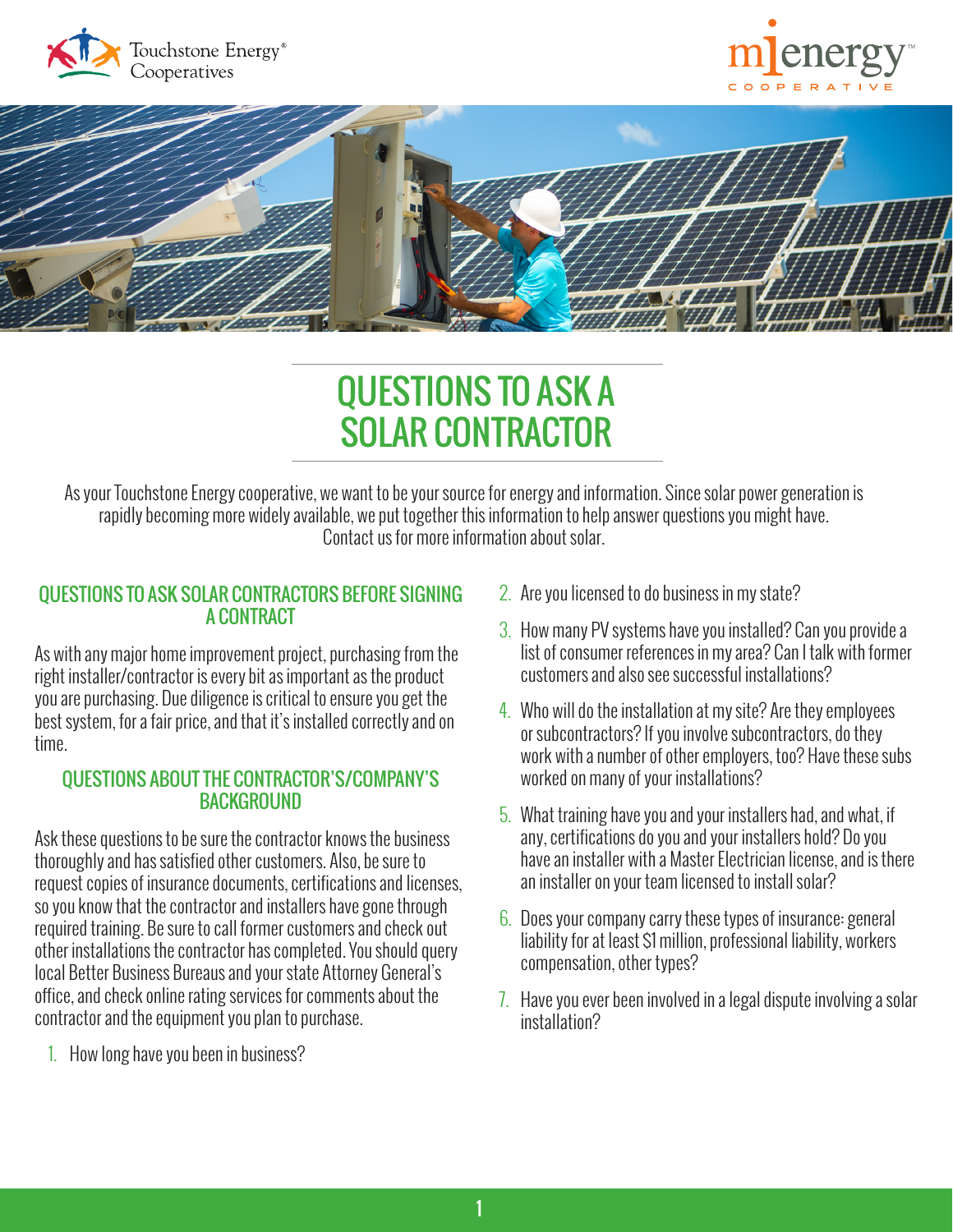

# QUESTIONS ABOUT THE INSTALLATION AT YOUR HOME

Ask these questions to find specific details on what the contractor is proposing and why, as well as general information on what you can expect during and after installation.

- 1. What size and type of system do you recommend for my site? Why?
- 2. Are there any steps I must take before the installation such as removing trees or replacing my roof?
- 3. What brand(s) of systems do you install? What advantages do these brands offer over other options? Are the systems manufactured in the U.S. or elsewhere?
- 4. What warranties do you and the manufacturer offer? Do you offer a warranty on installation? If the manufacturer is not located in the U.S., are there any difficulties with warranty work? How do I make a claim on defective or short-lived equipment?
- 5. 5. What tax credits, rebates and other incentives will this installation qualify for? Who files the paperwork for any/all of these incentives?
- 6. How much of my energy usage will this system provide?
- 7. What will the payback period be?
- 8. Will I be able to monitor the output of my panels? What is the process for doing so?
- 9. How and when will you involve staff from my electric cooperative in the installation? Do you have experience interconnecting with utility grids?
- 10. Will permits be needed for this installation? Who obtains them and pays any fees?
- 11. When will you begin the installation? How long will it take to complete?
- 12. What is your daily schedule? (For example, is it M-F, 8:00 to 5:00, with an hour for lunch?)
- 13. Will you be on the job site daily? If not, how will we communicate if there are questions or problems that arise? And how do I reach you after hours?
- 14. If my energy use changes, can I increase the number of solar panels later?
- 15. Is it possible the installation may cause my roof to leak? If so, does your company take responsibility for repairs?

#### QUESTIONS ABOUT THE BID/CONTRACT

Why you should ask these questions? All of this information should be included in both your bid and on the contract you sign. Check these details carefully, then compare to other bids you obtain. (Get at least three bids, all in writing.) Be wary of any really low bids. If the contractor can't supply the information, ask why not. After checking any contract to be sure this information is included, have a contract expert or lawyer review the contract before signing it.

- 1. Is this bid an estimate or a fixed price? What is the process you will follow if you find unexpected problems with this installation and want to charge extra to fix the problems?
- 2. Does the bid include the total cost of the project, including components, materials and labor?
- 3. Does the bid include a breakdown of each of the components (make and model number, size/kWh per year, as well as price of each) so I can see what each portion will cost?
- 4. Does the bid include details about permits?
- 5. Does the bid include the time frame for beginning and ending the installation?
- 6. Does the bid include warranty information, as well as how to place a claim?
- 7. Does the bid include expected operation and maintenance costs; projected monthly, annual and lifetime costs and savings; and projected energy production?
- 8. Does the bid include payment options, as well as financing details?
- 9. Does the bid include details about who will file paperwork for tax credits, rebates and other incentives?
- 10. What documentation will I receive when the project is done? (This may include lien releases and other contract-related paperwork, as well as warranties, operating manuals and more.)